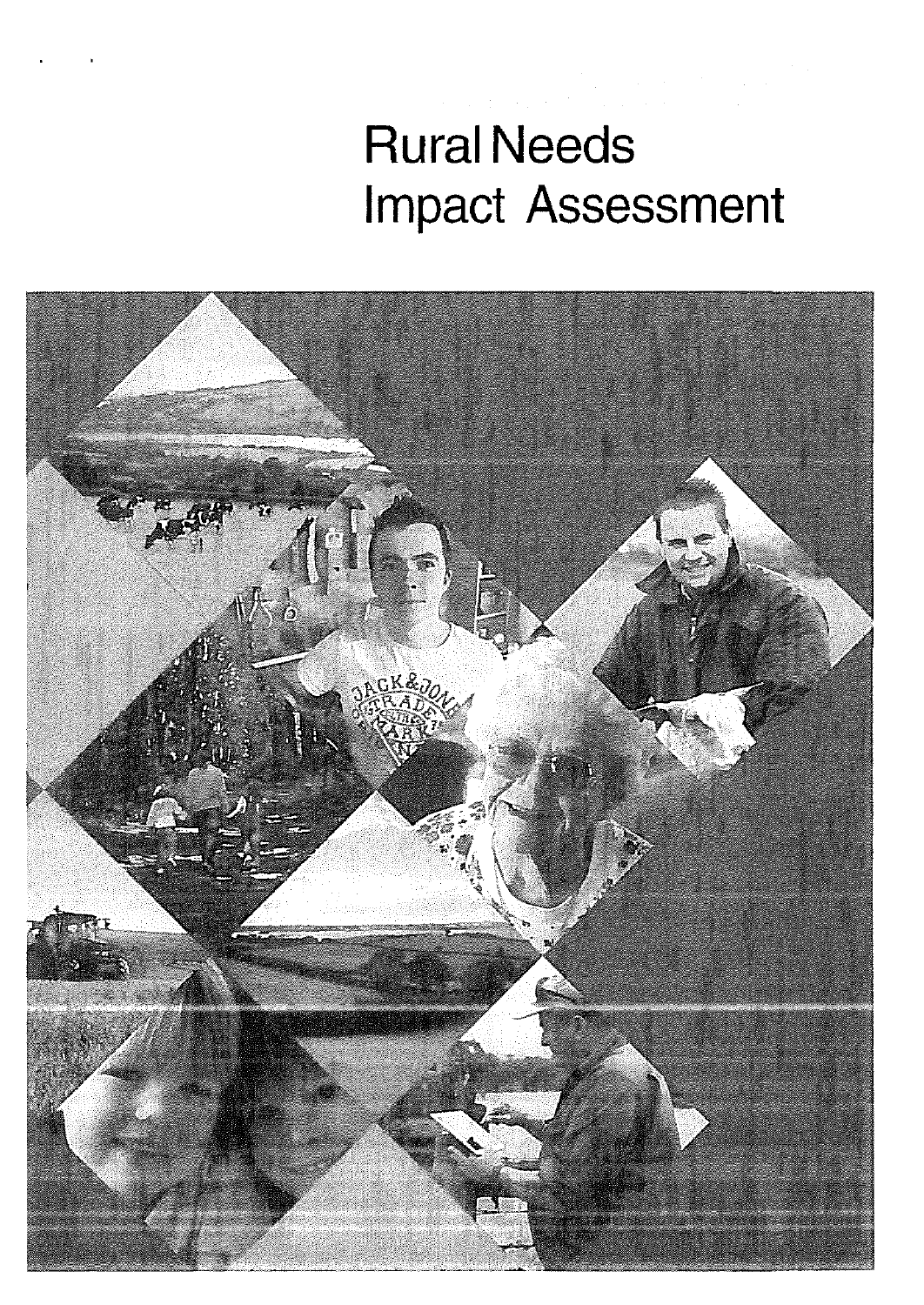# Title of Strategy, Policy, Plan or Public Service:

#### Name of Organisation:

#### **Invest NI**

# Title ofStrategy, Policy, Plan or Public Service:

Brexit Preparation Grant

Step 1: Define the Issue

Key questions to consider:

What are the objectives of the strategy, policy <sup>p</sup>lan or service?

- What impact do you intend it to have in rural areas?
- How is 'rural' defined for the purposes of this policy/strategy/service/plan?
- What would constitute <sup>a</sup> fair rural outcome in this case?

Invest NI recognises that with the scheduled Brexit date set for 29 March 2019 many client companies need to prepare for <sup>a</sup> range of changes and challenges relating to customs, supply chains, contracts, contingency <sup>p</sup>lans and more to ensure competitiveness and sustainabiilty in the future. Invest NI proposes to introduce the Brexit Preparation Grant (BPG) that will offer clients targeted support to <sup>p</sup>lan for the post Brexit environment.

- BPS is being proposed to offer enhanced financial support to assist Clients prepare to operate / compete in the post Brexit environment. Provision of support under BPG will facilitate:-
	- (i) A tactical response to current circumstances;
	- (ii) The mitigation of constraints to growth and competitiveness post Brexit.

Projects to be assisted under BPS must seek to address potential issues arising from the challenges around Brexit and must satisfy Invest NI's intervention principles. BPG will be offered Northern Ireland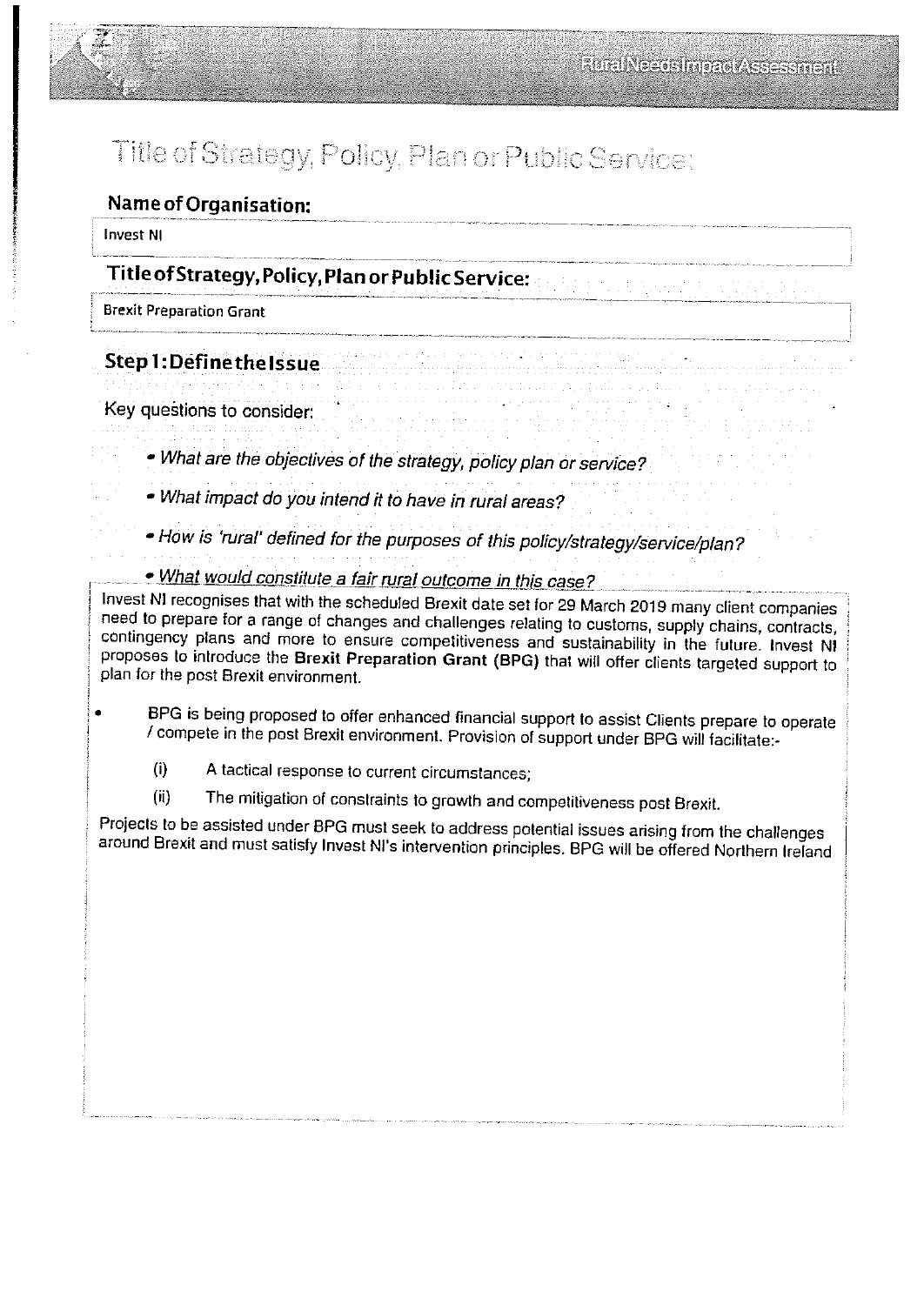

Key questions to consider

- What is the current situation in rural areas?
- . What evidence (statistics, data, research, stakeholder advice) do you have about the position in rural areas?
- If the relevant evidence is not available, can this be sourced?
- Do you have access to the views of rural stakeholders about the likely impact of the policy?
- Are there existing design features or mitigations already in place to take account of

N/A This new product is being offered to Invest NI client companies irrespective of geographical location, There is no evidence of any specific rural needs or disadvantage at this stage, however we will keep this programme of support under review and where any indication of disadvantage emerges we will adapt its delivery accordingly. The current political uncertainty surrounding Brexit makes more specific anticipation of need more difficult.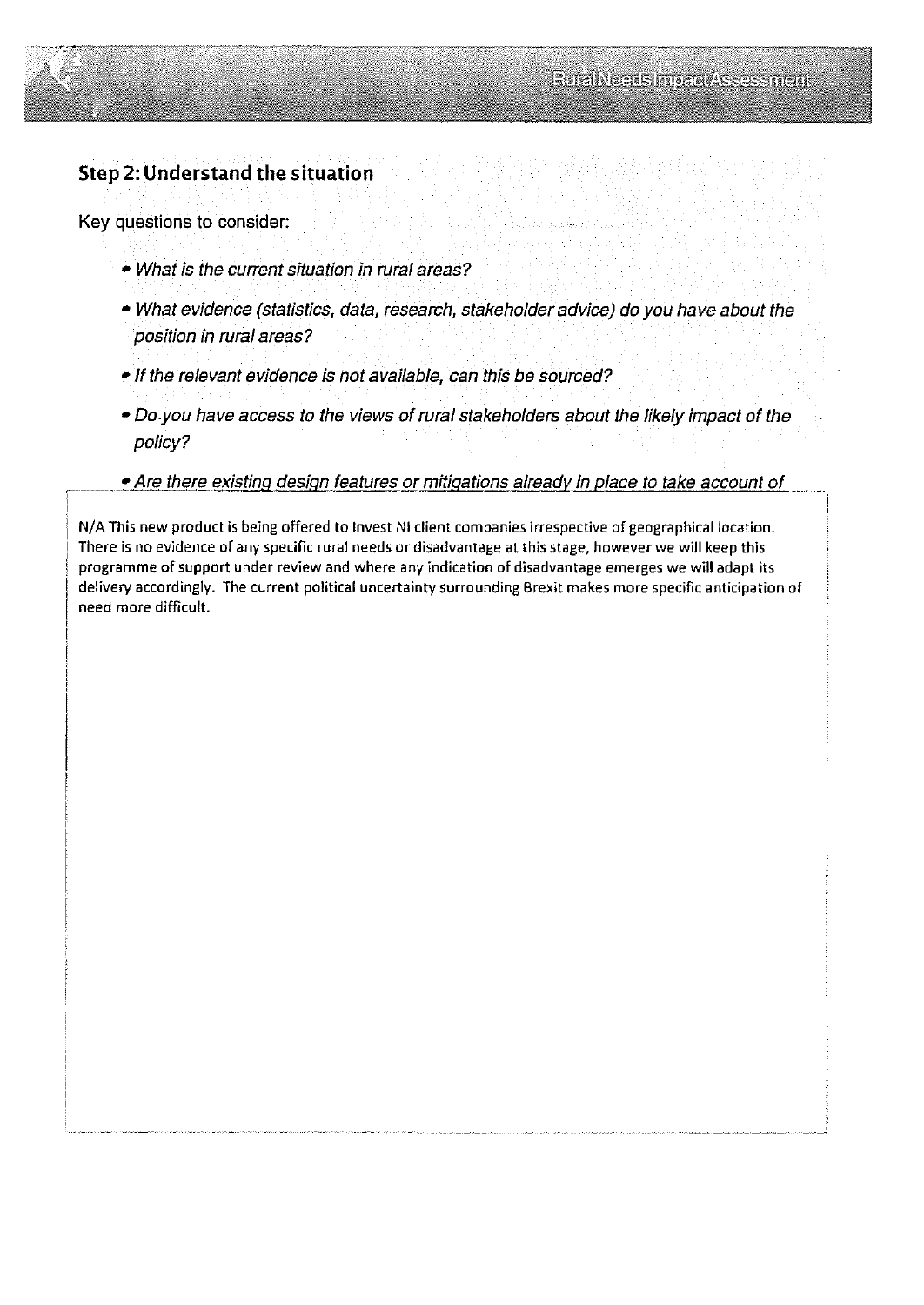## Step 3: Develop and appraise options

Key questions to consider:

- $\bullet$  Are there barriers to delivery in rural areas?
- If so, how can these be overcome or mitigated?
- Will it cost more to deliver in rural areas?
- . What steps can be taken to achieve fair rural outcomes?

N/A This new product is being offered to Invest NI client companies irrespective of geographical location. It is not anticipated to cost more in rural areas and even should this prove to be the case the cost will be met ft is believed that this programme is neutral in terms of rural outcomes.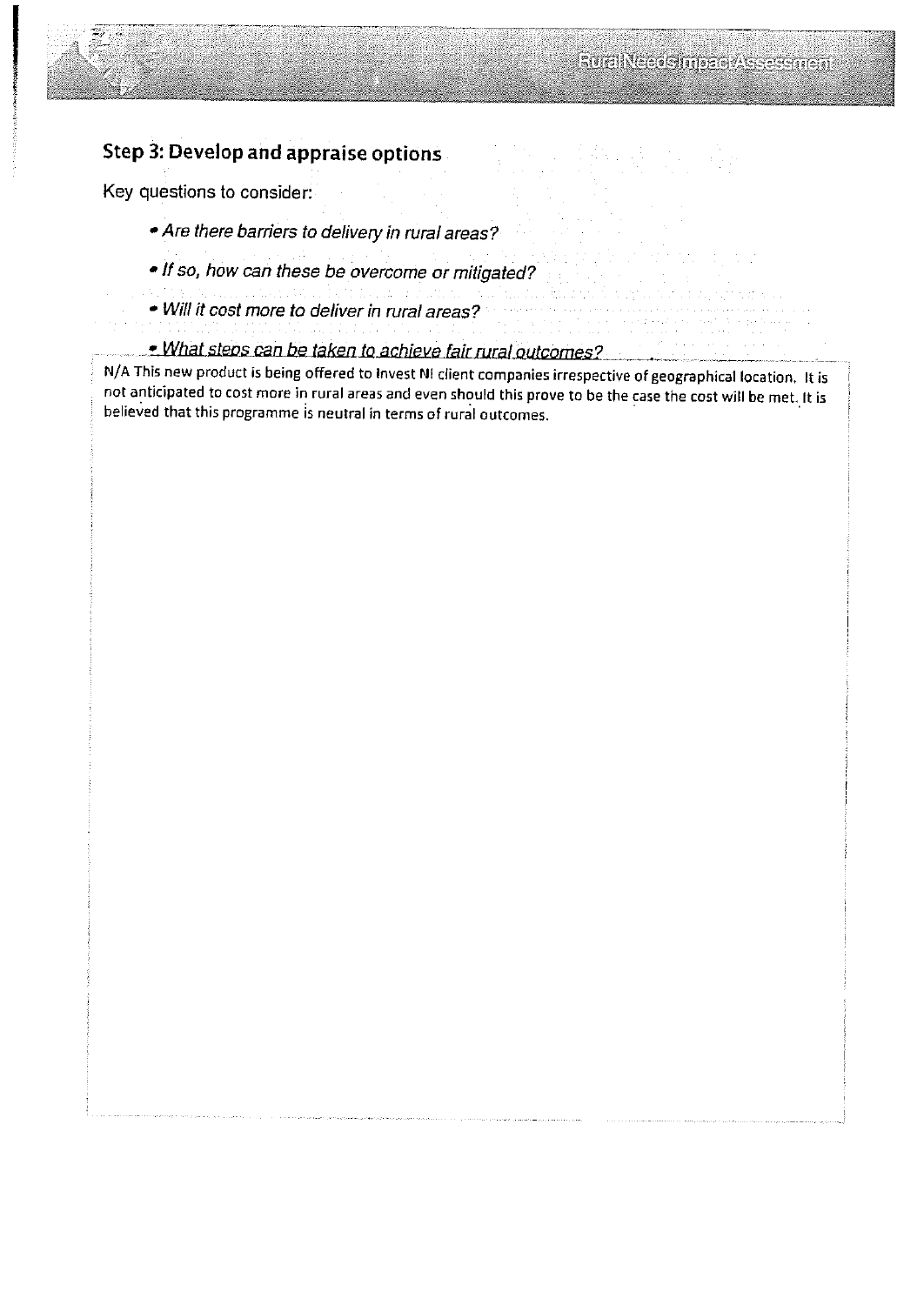# Step 4: Prepare for Delivery

Key questions to consider

- . Do the necessary delivery mechanisms exist in rural areas?
- Have you considered alternative delivery mechanisms?
- What action has been taken to ensure fair rural outcomes?
- Is there flexibility for local delivery bodies to find local solutions?
- Are different solutions required in different areas?

N/A This new product is being offered to Invest NI client companies irrespective of geographical location, the regional offices wiH provide support across alt of Northern Ireiand and thus delivery is ensured for rural needs purposes. The support is tailored to local and individual business need.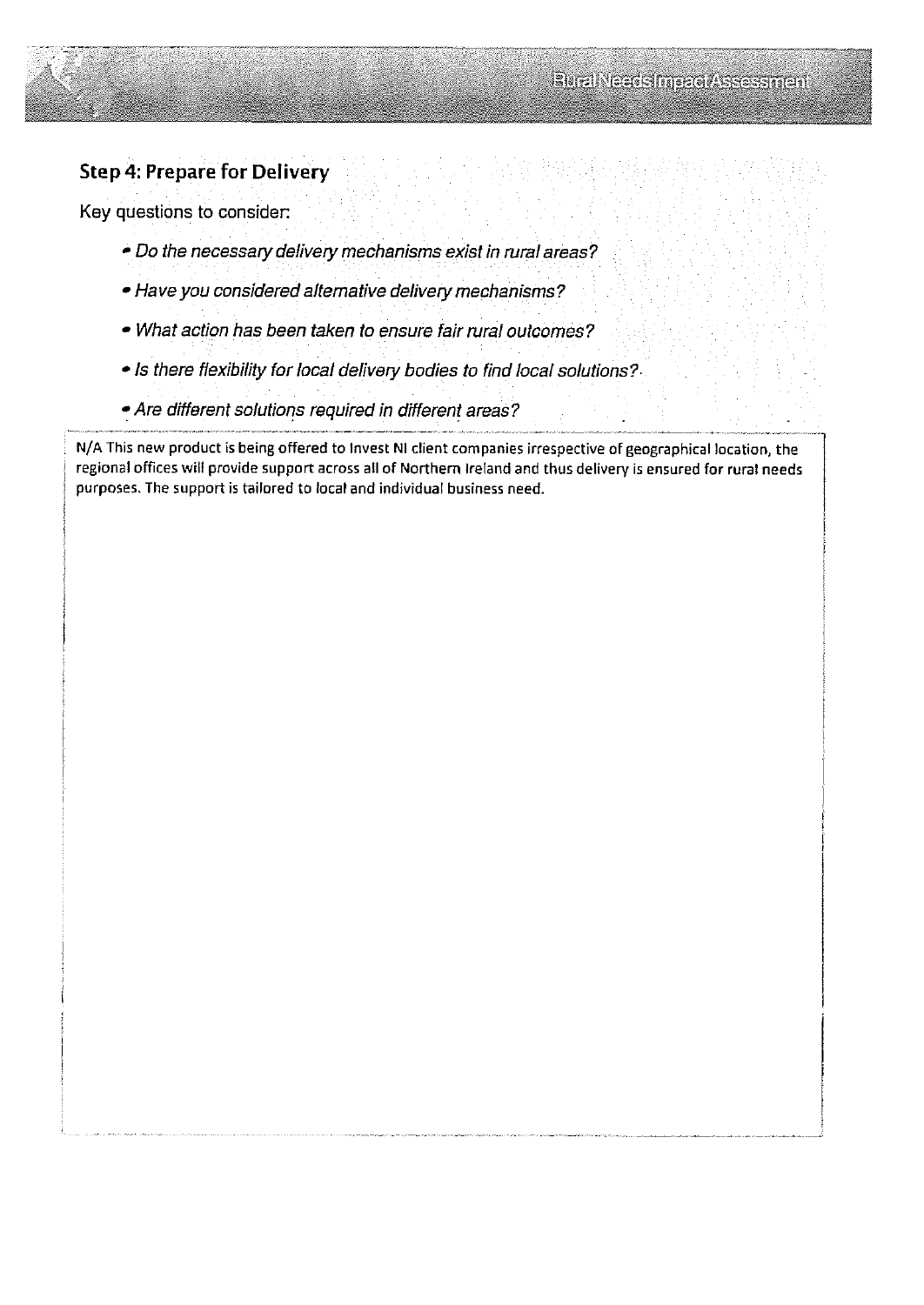# Step 5: Implementation & Monitoring

Key questions to consider

W

- Have you set any rural specific indicators or targets to monitor?
- How will the outcomes be measured In rural areas?
- Are there any statistics or data that you will collect to monitor rural needs and impacts?

N/A This is a new product and so no data currently exists, but as stated above, we will monitor delivery and take customer feedback throughout the life time of the programme.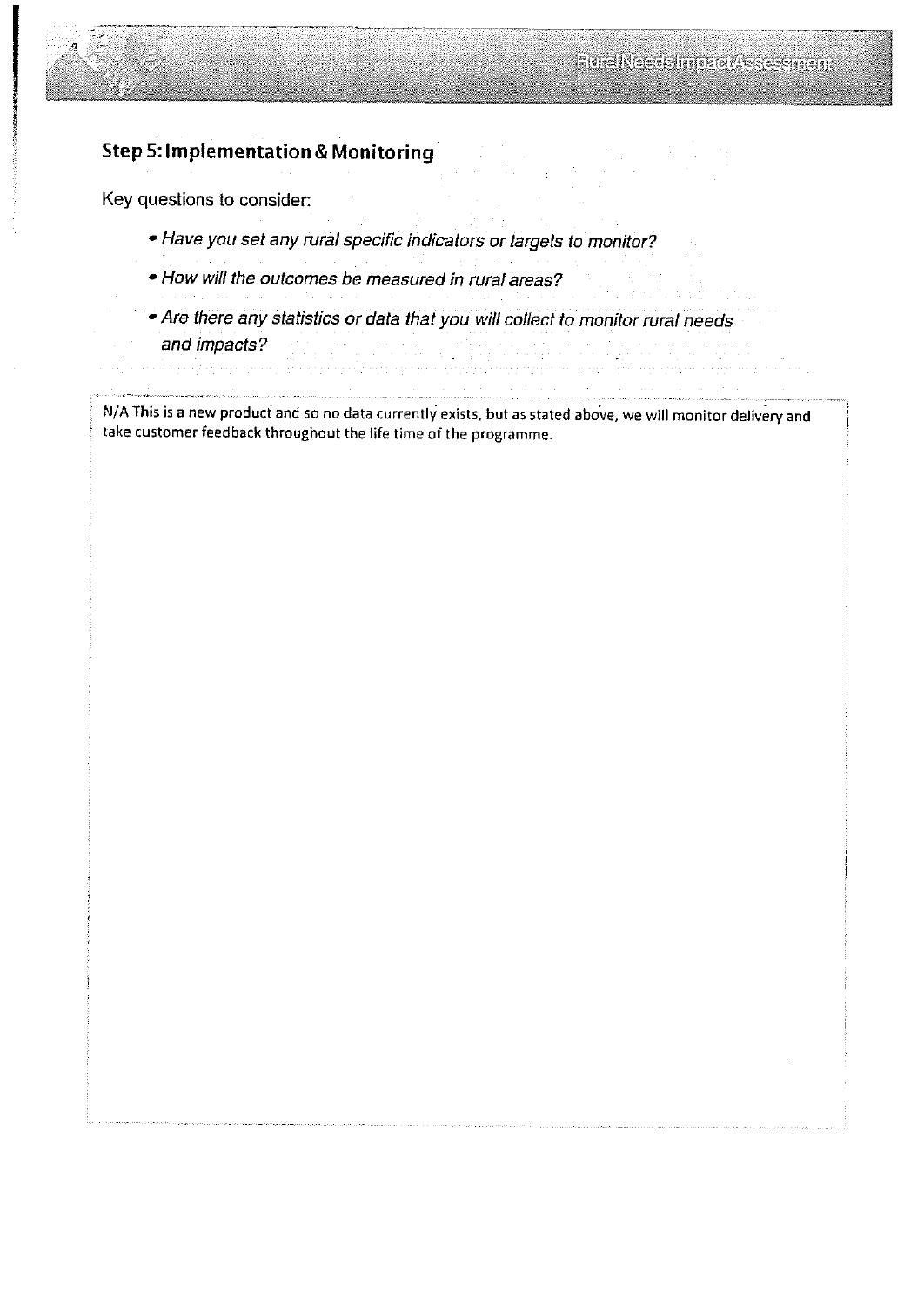

### Step 6: Evaluation & Review

Key questions to consider:

- ° What processes are in <sup>p</sup>lace to evaluate and review the implementation of the policy1 strategy, plan or service?
- Have rural needs been factored into the evaluation process?

 $\frac{1}{2}$  ,  $\frac{1}{2}$  ,  $\frac{1}{2}$  ,  $\frac{1}{2}$  ,  $\frac{1}{2}$  ,  $\frac{1}{2}$  ,  $\frac{1}{2}$  ,  $\frac{1}{2}$  ,  $\frac{1}{2}$  ,  $\frac{1}{2}$  ,  $\frac{1}{2}$  ,  $\frac{1}{2}$  ,  $\frac{1}{2}$  ,  $\frac{1}{2}$  ,  $\frac{1}{2}$  ,  $\frac{1}{2}$  ,  $\frac{1}{2}$  ,  $\frac{1}{2}$  ,  $\frac{1$ 

 $\cdot$   $\bullet$  How will lessons learned in relation to rural outcomes be used to inform future policy

All product offers of assistance are subject to Invest NI standard monitoring processes with an evaluation carried out after <sup>12</sup> months, Rural needs impact will be considered as part of this evaluation process.

| <b>Rural Needs Impact Assessment</b> | Frankie McCourt   |
|--------------------------------------|-------------------|
| undertaken by:                       |                   |
| Position:                            | Programme Manager |
| Signature:                           | Frankie McCourt   |
| Date completed:                      | 2 Oct 2018        |

| <b>Rural Needs Impact Assessment</b> |              |
|--------------------------------------|--------------|
| approved by:                         | NIAM ORES    |
| Position:                            | Dr Reception |
| Signature:                           |              |
| Date completed:                      |              |